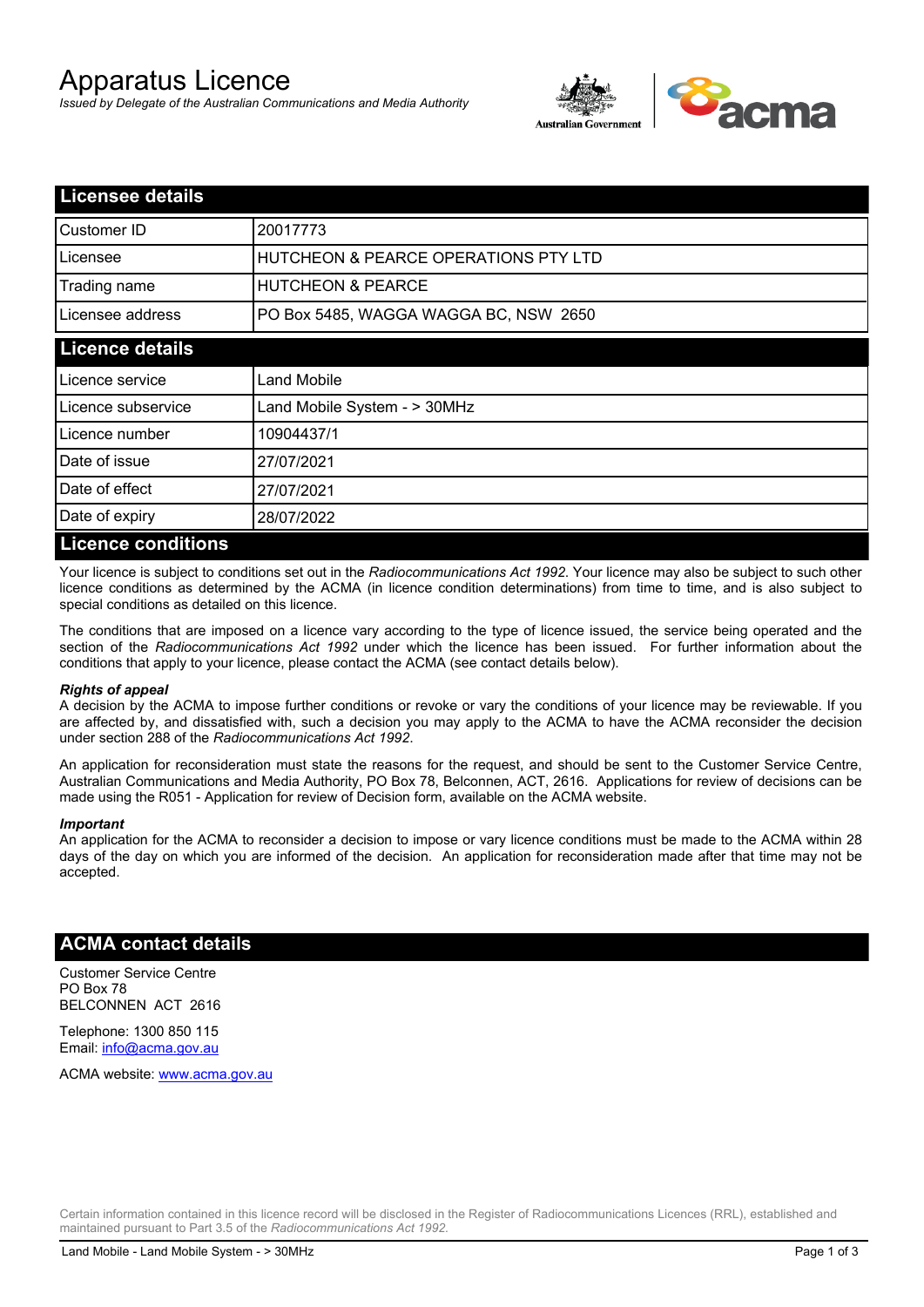# **Advisory Notes applying to licence no.: 10904437/1**

Conditions applicable to the operation of Land Mobile System station(s) authorised under this licence can be found in the Radiocommunications Licence Conditions (Apparatus Licence) Determination and the Radiocommunications Licence Conditions (Land Mobile Licence) Determination. Copies of these determinations are available from the ACMA and from the ACMA home page (www.acma.gov.au).